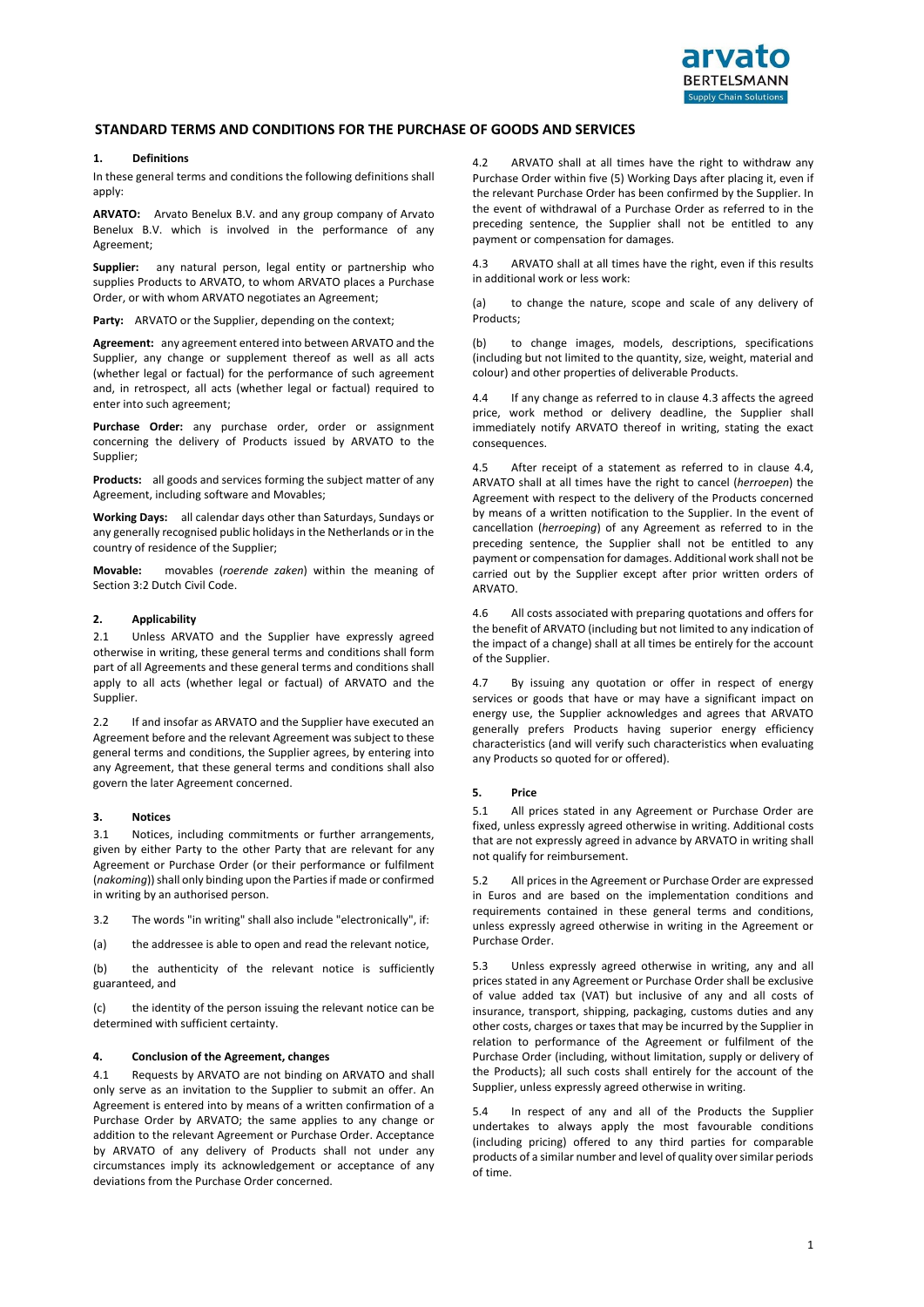

In the event that the Supplier offers third parties more favourable conditions, the terms and conditions of the Agreement shall (without any further action by ARVATO) be automatically amended and modified in an economically and legally equivalent manner such that ARVATO shall receive the benefit of the more favourable terms or conditions (as the case may be) as from the date they are applicable for the relevant third parties (where necessary with retroactive effect).

# **6. Payment terms**

6.1 Invoicing of Products shall only take place after the Products have been delivered, unless expressly agreed otherwise in writing.

6.2 Invoices sent to ARVATO must at least contain the following details, clearly set out and properly arranged in such manner that they can readily be found in any invoice:

- Arvato Benelux B.V., attention: Accounts Payable, Brem 1, 6598 MH, Heijen;
- name of ARVATO contact person;
- unique invoice number;
- invoice date;
- Supplier address:
- Dutch Chamber of Commerce number and VAT number of the Supplier;
- full IBAN bank details of the Supplier;
- purchase order number corresponding to the Agreement or Purchase Order concerned and to be specified per position in the Agreement or Purchase Order concerned;
- specification of the delivered Products and quantities;
- net amount, VAT, VAT rate and gross amount;
- and other information to be included based on applicable national and international legal requirements with respect to invoices.

All invoices must be sent by email to [3802@invoice.bertelsmann.com;](mailto:3802@invoice.bertelsmann.com) by entering into any Agreement, the Supplier acknowledges and agrees that it may under no circumstances send invoices via conventional post or to any email address other than the address specified in this clause 6.2. The Supplier shall also ensure that attachments to invoices are provided in a file format different from the file format of the invoice and that the subject line of any emails accompanying invoices does not contain any special characters.

6.3 As long as any of the details referred to in clause 6.2 has not been provided, ARVATO shall have the right to suspend fulfilment of its payment obligations.

6.4 Unless expressly agreed otherwise in writing, the deadline for payment of amounts invoiced by the Supplier is 60 days net from the date of receipt by ARVATO of the invoice stating the relevant amounts, without prejudice to ARVATO's rights under clause 6.3.

6.5 If and insofar as ARVATO has not received the invoice of any Products within one year after delivery of the relevant Products, all entitlements of the Supplier to payment for such Products shall lapse.

6.6 ARVATO shall have the right to set off any amounts payable to the Supplier against any negotiated discounts and any other claims of ARVATO on the Supplier or the Supplier's affiliates, regardless of whether such claims are due and payable and can be simply determined (in or out of court). The Supplier waives (*doet afstand van*) any right that it may have or obtain under Section 6:127 ff. Dutch Civil Code.

6.7 No payment by ARVATO of any invoice shall operate as a waiver of any right or claim with respect to proper performance or fulfilment of any Agreement or Purchase Order by the Supplier.

6.8 If ARVATO is in default (*verzuim*), ARVATO shall only be liable to pay interest equal to the statutory interest within the meaning of Section 6:119 and Section 6:120 (1) Dutch Civil Code; the Supplier waives any right that it may have or obtain under Section 6:119a or Section 6:120 (2) Dutch Civil Code. ARVATO shall not be liable for any collection costs of the Supplier other than the collection costs actually incurred by the Supplier up to a maximum equal to the amount payable under the Dutch Extrajudicial Collection Charges Compensation Decree of 27 March 2012, without prejudice to the rights of ARVATO under clause 13.

# **7. Quality and description, obligations of the Supplier**

7.1 The Supplier warrants and represents that all deliverable Products:

(a) in all aspects correspond with the images, models, descriptions and specifications (including but not limited to the quantity, size, weight, material and colour) and other properties set out in the Agreement or Purchase Order concerned;

(b) fully meet the specified requirements otherwise prescribed by ARVATO and provided to the Supplier, as well as all legal requirements and other government regulations applicable in the Netherlands;

(c) hold all characteristics arising from the Agreement or Purchase Order concerned, and - if and insofar as the Products refer to Movables - have been manufactured from the prescribed (new) materials and constitute the prescribed version (always without prejudice to the warranty and representation set out in paragraph (e) of this clause 7.1);

(d) are of a good quality and are free of defects;

(e) (to the extent reasonable practicable) are carried out or - if and insofar as the Products are Movables - manufactured employing environmentally friendly materials and procedures;

(f) are not in any way adversely affected in terms of their pricing or fitness for purpose by their superior energy efficiency characteristics as referred to in clause 4.7;

(g) are carried out or - if and insofar as the Products are Movables - manufactured by qualified employees of the Supplier;

(h) fully comply with the provisions of the Agreement, are complete and suitable for the purpose for which they are intended (given their nature or as evidenced by the Agreement or Purchase Order concerned).

7.2 The warranties and representations contained in clause 7.1 shall not affect any general (express or implied) warranties given by the Supplier in any Agreement or Purchase Order and are intended to allocate risk between the Supplier and ARVATO in such manner that the consequences of the inaccuracy or incompleteness of any warranty or representation shall at all times be fully for the account of the Supplier, even if ARVATO should have been aware of any such inaccuracy or incompleteness by reason of any investigation or inquiry carried out by ARVATO.

7.3 If any warranty or representation included in clause 7.1 proves to be inaccurate or incomplete, the Supplier shall immediately be in default. The Supplier shall then, as and when requested by ARVATO, be obliged to put ARVATO in the position in which it would have been if the inaccuracy or incompleteness concerned had not occurred by:

(a) arranging such new delivery of Products to ARVATO as may be necessary to eliminate the consequences for ARVATO of the inaccuracy or incompleteness of the relevant warranty or representation, without ARVATO owing any debt to the Supplier with respect to the delivery concerned; or, at the discretion of ARVATO,

(b) paying to ARVATO such an amount as may be necessary to eliminate the consequences for ARVATO of the inaccuracy or incompleteness of the relevant warranty of representation.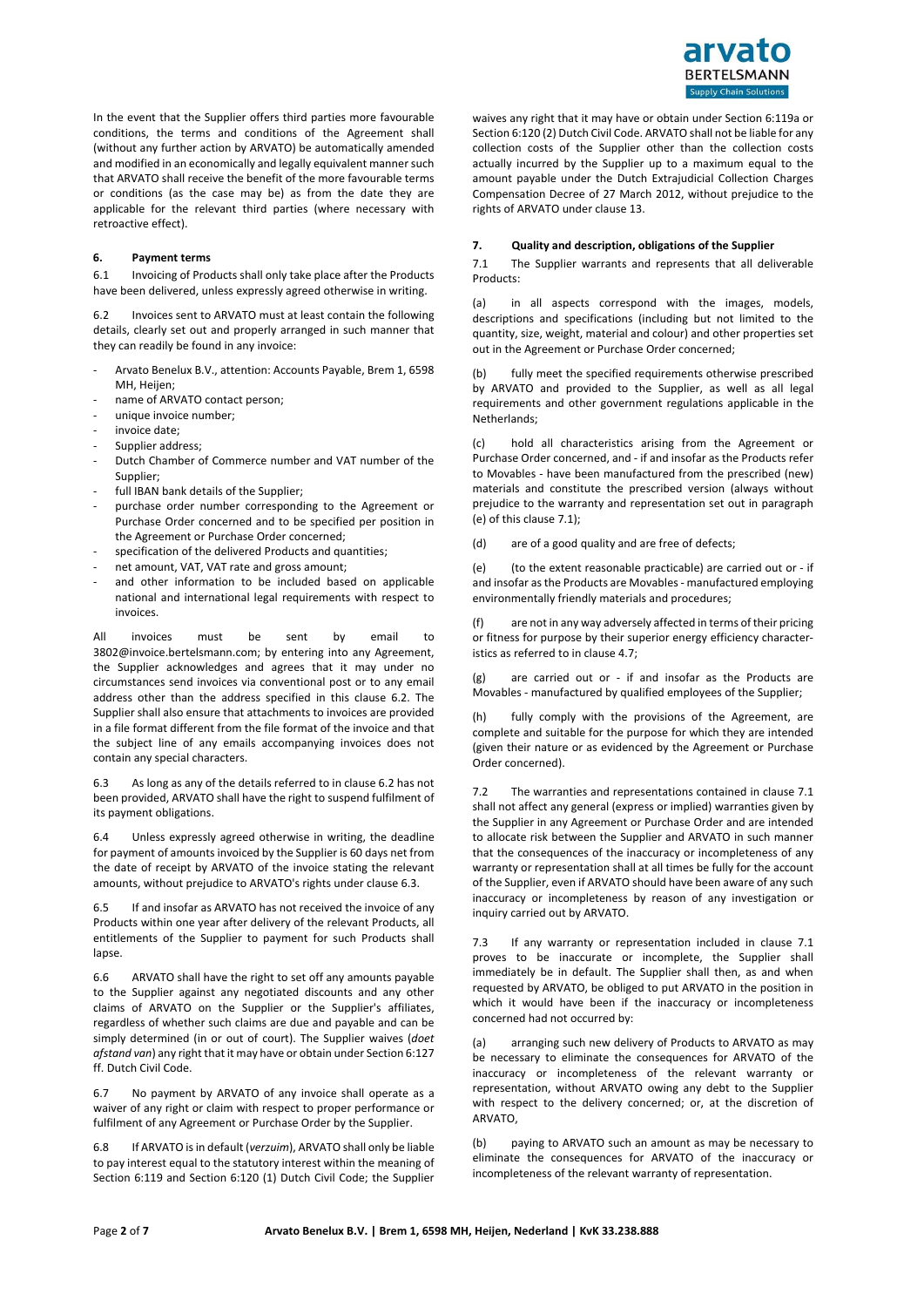

7.4 A new delivery or payment as referred to in clause 7.3 shall not affect the existing or future legal rights of ARVATO.

7.5 The approval by ARVATO or any of its employees of any sample of any deliverable Product made available by the Supplier shall not release the Supplier from its obligations under the provisions of this clause 7.

7.6 The Supplier shall not be permitted to transfer the obligations arising from any Agreement or Purchase Order to third parties (whether in whole or in part) without the prior written approval of ARVATO. If and insofar as ARVATO gives such approval, the Supplier shall at all times remain fully responsible for the fulfilment of its obligations under the Agreement or Purchase Order concerned and shall also be fully liable for any non-fulfilment of any such obligations.

# **8. Packing and Shipping**

8.1 Unless expressly agreed otherwise in writing, the Supplier shall, if and insofar as the deliverable Products are Movables:

(a) carefully pack, secure, load, ship, unload and label for identification all the relevant Products in accordance with all ARVATO directions, always ensuring that all Products are packed properly in accordance with standard industry practice and - to the extent reasonable practicable - using environmentally friendly packaging materials;

(b) provide each shipment of Products with a packing slip that includes all agreed or legally required invoicing information also arranged in compliance with all ARVATO instructions;

(c) where the deliverable Products are products as referred to in Article 1 of Directive 2006/42/EC, provide each shipment of Products with any and all assessments prescribed in the relevant Directive:

(d) bear all packing and transport costs and take out adequate insurance, at its own expense, against operating and transport risks.

8.2 If the Supplier, under any Agreement or Purchase Order, distributes goods to or provides services to third parties, the Supplier shall do so - unless agreed otherwise in writing - in the name of ARVATO and in a way that leaves no suggestion that the Products originate from a person other than ARVATO. ARVATO shall at all times have the right to return the packaging materials to the Supplier; where packaging materials have been separately invoiced, the Supplier shall upon their return reimburse ARVATO two thirds (⅔) of any sum charged to ARVATO in respect of the relevant packaging materials (to the extent they are in a reusable condition). Returning of packaging materials to a destination specified by the Supplier shall be at the expense and risk of the Supplier.

8.3 Unless the context requires otherwise, the provisions of this clause 8 shall also apply if:

(a) Products are collected from the Supplier by a third party on behalf of ARVATO;

(b) the deliverable Products are not Movables.

#### **9. Storage**

9.1 If any Agreement relates to the storage of products in whole or in part, and unless agreed otherwise in writing, the Supplier shall be obliged:

(a) to store the relevant Products carefully and sufficiently secured so that the preservation of the Products is guaranteed (taking into account the specific nature of the products and the duration of the storage);

(b) to provide the Products with a label produced by the Supplier following specifications of ARVATO and to store these separated from any other stored goods, in such a way that anyone can identify the stored Products as owned by ARVATO or its clients; (c) to bear all the costs of storage and preservation; and

(d) to take out adequate insurance at the request of ARVATO, after stating the impact on the pricing of Products with respect to the insurance cover required by ARVATO, and at its own expense, against risks associated with the storage of the Products (including but not limited to loss, theft, damage and destruction).

9.2 The Supplier shall also be obliged to inform ARVATO (without prejudice to its obligation to pay damages as a result of the circumstances listed below) immediately in writing if during the period when the Supplier holds Products of ARVATO in storage:

(a) Products are damaged, destroyed, inspected by third parties, copied by third parties, stolen or lost;

(b) the Supplier becomes aware of any attachment order (*beslaglegging*) requested by third parties, or of any intention to request such an order, with respect to Products of ARVATO or any of its clients;

(c) the Supplier has been declared bankrupt (*failliet verklaard*) or an application for the Supplier's bankruptcy (*faillissement*) has been filed;

(d) the Supplier intends to apply for administrative receivership (*surseance van betaling*) or file for bankruptcy;

(e) the Supplier otherwise becomes aware of circumstances that could prevent the Supplier from fully and punctually fulfilling its obligations pursuant to the Agreement or Purchase Order relating to the relevant Products.

9.3 The Supplier shall not be permitted to have Products stored by third parties without the prior written approval from ARVATO, unless this is necessary in the interest of ARVATO to secure the Products and ARVATO's approval cannot be obtained in time. In the latter case, the Supplier shall inform ARVATO as soon as possible of the name and address of the third party that it has engaged.

9.4 The provisions of this clause 9 shall, where applicable, also apply if the deliverable Products are not Movables.

# **10. Ownership**

Title to the Products shall transfer from the Supplier to ARVATO as soon as ARVATO has accepted the delivery of the Products, regardless of when and how payment of the Products is effected; as and when requested by ARVATO, the Supplier shall be obliged to promptly assist in arranging any transfer of title at an earlier time (in which case from that date onwards the provisions of clause 9 shall apply to the Products).

#### **11. Intellectual property rights**

11.1 All intellectual property rights (including but not limited to rights to brands, names, works within the meaning of Section 1 of the Dutch Copyright Act, know-how, inventions, models, techniques, instruments, software and applications) in respect of deliverable Products shall transfer to ARVATO after delivery thereof; by entering into any Agreement the Supplier shall, where necessary, transfer all concerning intellectual property rights on the Products to ARVATO in advance.

If and insofar as any Product relates to software or applications specifically developed for ARVATO, the transfer shall include the object code as well as the source code of such software or applications.

11.2 If and insofar as in the opinion of ARVATO or third parties further acts (whether legal or factual, and including the provision of information) may be required or desirable for the transfer of intellectual property rights concerning Products, the Supplier shall be obliged to cooperate in performing all such acts as and when requested by ARVATO. By entering into any Agreement: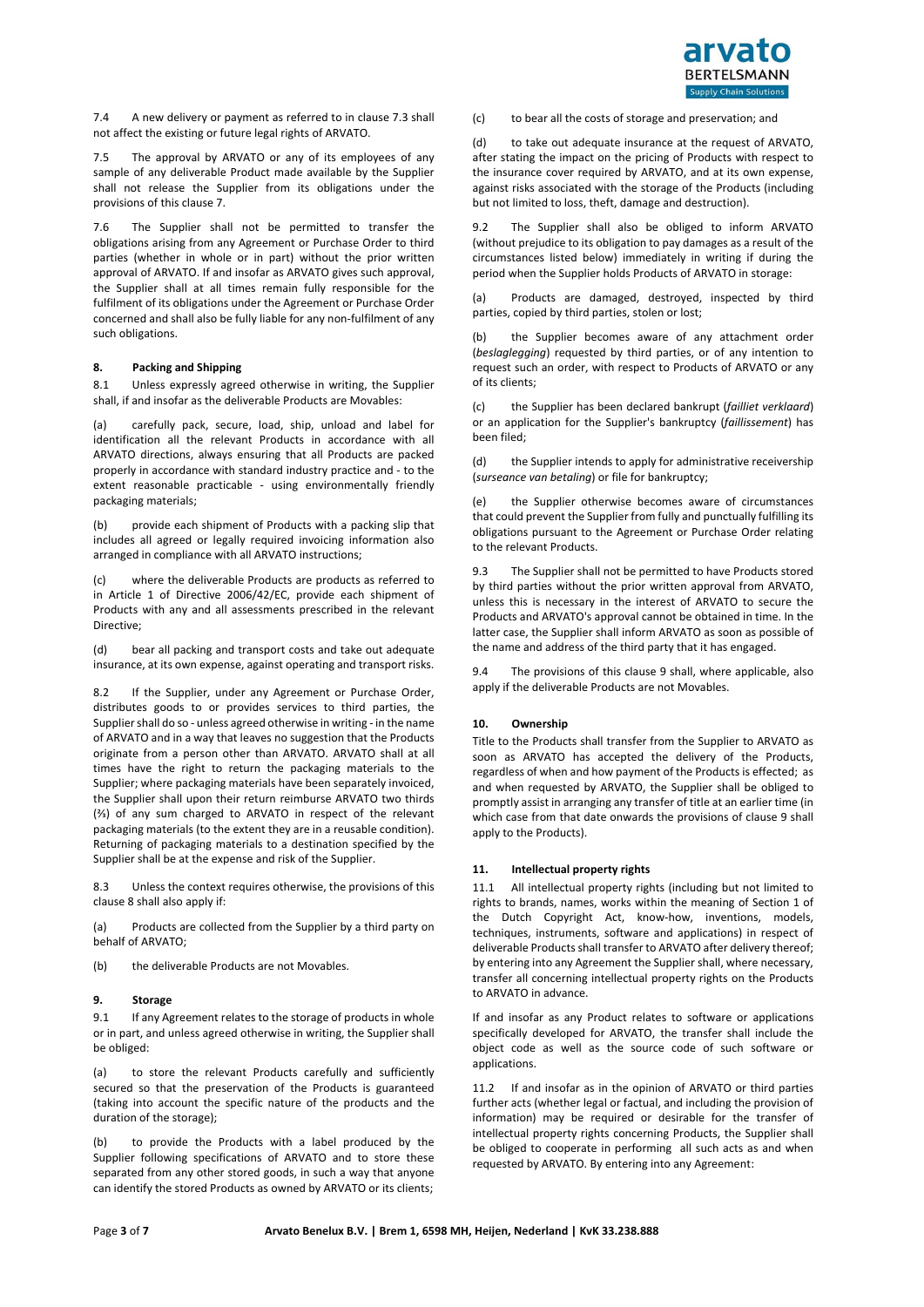

(a) the Supplier grants to ARVATO, in order to protect and enforce its interests against third parties, until the moment of the transfer, irrevocable power of attorney to exercise the rights and powers arising from the intellectual property rights in respect of Products that have not been validly transferred yet, both in and out of court, all in the broadest sense and with the power of substitution;

(b) the Supplier waives, if and insofar as legally possible, its rights and powers in respect of the intellectual property rights on Products (including the rights and powers laid down in Section 25 of the Dutch Copyright Act), so that ARVATO shall have the exclusive authority to determine if and how intellectual property rights on Products will be exercised;

(c) the Supplier acknowledges and agrees that it shall not be identified as the manufacturer or the Supplier of the Products and that ARVATO may erase any indications out of or from Products with respect to their origin.

11.3 If Products consist of concepts or product ideas that are not yet eligible for copyright or other protection relating to intellectual property rights, the Supplier shall be obliged to ensure the exclusive rights of ARVATO (and its clients) with respect to the use of the relevant concepts or product ideas by observing confidentiality with due observance of the provisions of clause 17; the Supplier furthermore warrants and represents that it will not use or commercialise such concepts or product ideas in any other way.

11.4 Except in the event of wilful misconduct or gross negligence (*opzet of bewuste roekeloosheid*) on the part of ARVATO, the Supplier shall be obliged to indemnify ARVATO against all and any third party claims, whatsoever and howsoever, concerning compensation of damage, expenses or interest, relating to alleged infringement of intellectual property rights of the relevant third parties in respect of the delivered Products (including but not limited to breaches resulting from the manufacture, repair or use of the Products).

11.5 The production resources required for the performance or fulfilment of an Agreement or Purchase Order, such as auxiliary tools, drawings, models, negatives, positives, lithographic and other graphic or digital material as made available by ARVATO shall at all times remain the property of ARVATO or - where applicable - of its clients.

11.6 If and insofar as the Supplier itself uses production resources as referred to in clause 11.5 for the performance of any Agreement, the provisions in this clause 11 shall apply. ARVATO may at any time, after a reasonable period of notice and without owing any explanation to the Supplier, demand that its production resources are returned. The Supplier shall in such cases be obliged to release the production resources. Unless agreed otherwise, the Supplier shall keep the production resources in storage during two (2) years following the latest production. Afterwards the Supplier shall have the right to destroy the production resources after ARVATO has given its consent in writing.

### **12. Time of delivery**

12.1 Delivery dates or deadlines in any Agreement or Purchase Order shall be binding as strict and for the entire delivery pursuant to the relevant Agreement or Purchase Order. If any delivery date or deadline is not met, the Supplier shall be immediately in default. If and insofar the Agreement or Purchase Order stipulates that Products need to be delivered by the Supplier in partial deliveries, the provisions of the preceding sentences shall apply to each delivery individually.

12.2 By entering into any Agreement, the Supplier irrevocably and unconditionally waives any right that it may have or obtain to:

(a) to suspend fulfilment of its obligations under the relevant Agreement or any other Agreement (whether by invoking any lien or otherwise) at any time;

(b) to attach any delivered or deliverable Products at any time.

12.3 As soon as the Supplier becomes aware or expects that Products will not be delivered in time, it shall be obliged to immediately inform ARVATO thereof in writing and consult with ARVATO in order to seek a solution for the delivery that adequately reflects the importance to ARVATO of obtaining the Products or similar products at the agreed time; if and insofar as in any such case Products are stored pursuant to clause 12.4, all costs associated with packaging, storage, security, and insurance shall be borne by the Supplier.

12.4 As and when requested by ARVATO, the Supplier shall be obliged to postpone delivery and to store, secure and insure the Products properly packaged and identifiably designated for ARVATO.

12.5 For any breach of any provision contained in this clause 12, the Supplier shall forfeit to ARVATO, without requiring any prior notice of default (*ingebrekestelling*) or legal proceedings, an immediately payable penalty equal to 0.5% of the order value of the Products affected by the breach for each day that the relevant breach continues, up to a maximum of 5% of the relevant order value, without being required to provide evidence of any damage or loss, and without prejudice to ARVATO's right to demand full compensation of the actual damages it may have incurred and, in addition, specific performance (*nakoming*) of the provisions in this clause 12.

#### **13. Risk and Liability**

13.1 The Supplier shall bear the risk for all deliverable Products, any packaging thereof, production resources and semi-finished product made available by ARVATO for as long as the Supplier keeps these in its possession or for as long as these are kept in the possession of third parties.

13.2 The Supplier shall be fully liable for all damage suffered or yet to be suffered by ARVATO (including but not limited to consequential damage, loss of profits, immaterial damage, damage due to business interruption or environmental damage) arising from:

(a) any default (*tekortkoming*) of the Supplier with respect to punctual and complete fulfilment of any payment, delivery or other obligation resulting from any Agreement;

(b) any defect in any Product delivered by the Supplier or the packaging or protection thereof;

(c) loss, theft, damage and destruction of property of ARVATO.

13.3 The Supplier shall be obliged to indemnify ARVATO against all and any third party claims, whatsoever and howsoever, with respect to compensation of damage, expenses or interest, relating to the Products or resulting from the use of the Products.

13.4 The Supplier shall take out adequate liability insurance at its own expense. As and when requested by ARVATO, the Supplier shall promptly furnish satisfactory proof of insurance and payment of insurance premium.

#### **14. Inspection and return shipment**

14.1 The Supplier shall at all times be obliged to allow ARVATO to inspect Products as and when requested by ARVATO. Where inspection is desirable or necessary, ARVATO will inspect Products within a reasonable time after delivery. If requested ARVATO shall afford the Supplier the opportunity to be present during inspections.

14.2 If delivered Products do not comply with the Agreement or Purchase Order concerned in whole or in part in any way: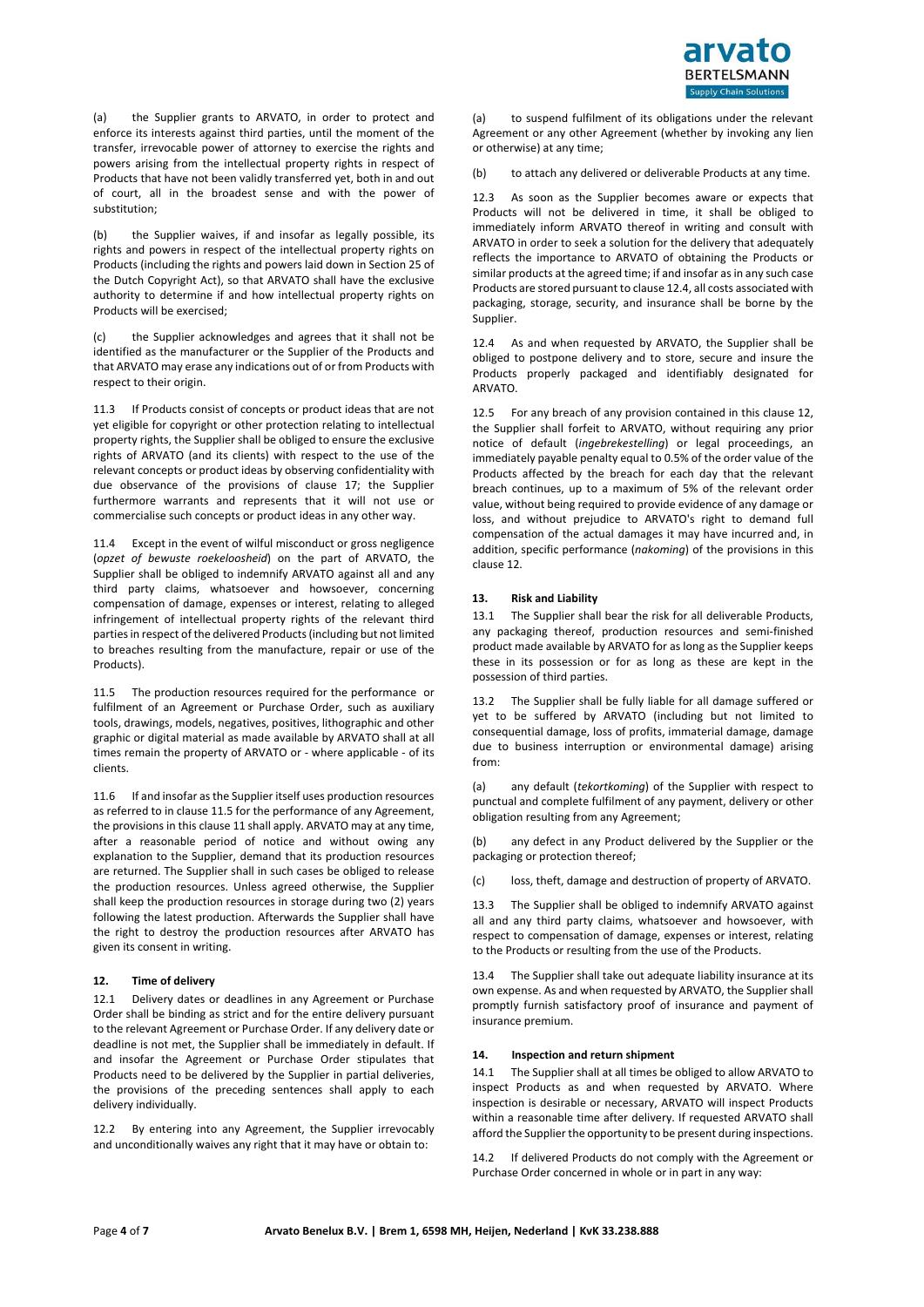(a) ARVATO shall at all times have the right to return the Products to the Supplier at the expense and risk of the Supplier;

(b) The Supplier shall be obliged, immediately after return shipment, to refund all amounts paid by ARVATO for the Products.

### **15. Rescission and premature termination**

15.1 ARVATO shall have the right to rescind (*ontbinden*) or to otherwise prematurely terminate any Agreement without any further notice, final notice or judicial intervention by means of a written statement with immediate effect if:

(a) the Supplier is in default (*tekortschiet in de nakoming*) or otherwise in any way fails to punctually and complete fulfil any payment obligation or other obligation arising from the relevant Agreement;

(b) is declared bankrupt, ceases its business operations, is dissolved, is wound up (*ontbonden*), dies, enters into a debt restructuring arrangement (*akkoord of schuldsaneringsregeling*) with its creditors, employs any statutory debt restructuring arrangement, applies for or is subject to attachment, placement under legal restraint (*curatele*), or otherwise loses its power to dispose (*beschikkingsbevoegdheid*) of its assets or parts thereof.

15.2 ARVATO shall not be liable for any damage of the Supplier resulting directly or indirectly from any such rescission (*ontbinding*) or premature termination as referred to in clause 15.1, and shall also remain entitled thereafter to delivered Products which are kept in its possession as well as to damages.

### **16. Advertising**

Except as permitted in writing by ARVATO, the Supplier shall not:

(a) advertise with Products of or for ARVATO or the clients of ARVATO;

(b) in any way disclose that it supplies or has supplied Products to ARVATO or to or for the clients of ARVATO.

### **17. Confidentiality and non-competition**

17.1 Save as may be required by any law, stock exchange regulations or any other regulations, the Supplier shall not be permitted, without the prior written consent of ARVATO:

(a) (whether or not through the press) to provide, to distribute, or to disclose any confidential information from or with respect to ARVATO, or to make any public statement containing such confidential information, other than for the proper fulfilment of obligations under any Agreement; or

(b) (whether or not through the press) to provide, to distribute, or to disclose information or data concerning any Agreement or any related act (whether legal or factual), or to make any public announcement with respect to any Agreement or any related act (whether legal or factual).

17.2 The restrictions laid down in clause 17.1 shall not apply if and insofar as the confidential information concerned has been public on the date of the provision, distribution, publication or public disclosure other than by acts of the Supplier in violation of the provisions in these general terms and conditions.

17.3 The Supplier shall also impose the restrictions set out in clause 17.1 on all its employees and any third parties that it may engage for whatever reason in relation to the performance of any Agreement (including consultants); such restrictions shall remain in full force after expiry of any Agreement.

17.4 ARVATO shall at all times have the right to independently maintain contacts with employees and third parties referred to in the preceding sentence without involving the Supplier. The Supplier undertakes to enable ARVATO, at its first request, to verify the

confidentiality measures applied by the Supplier and to take such further measures as may be dictated by ARVATO.

17.5 For the purpose of this clause 17, "confidential data" shall mean all and any technical, operational, financial, fiscal, legal or other information relating to the business operations carried on by ARVATO from time to time, including but not limited to:

(a) trade secrets, designs, procedures, work methods, technology and know-how; and

(b) concepts and product ideas as referred to in clause 11; and

(c) information regarding any proposed or accomplished transaction; and

(d) information regarding employees, clients and suppliers.

17.6 The Supplier shall not without ARVATO's prior written consent approach customers or potential customers of ARVATO, whether directly or indirectly, with the intention of acquiring an assignment itself from any such customer or potential customer. For the purposes of this clause 17, "customers of ARVATO" shall mean all natural persons and legal entities who, during the two years preceding the conclusion of any Agreement or placement of any Purchase Order to the Supplier, have given any assignment to ARVATO as well as the clients who openly consider becoming a client of ARVATO (which will at all times be the case if talks are ongoing between the potential client and ARVATO with respect to a the client relationship and it is likely that the Supplier was aware of this).

If upon conclusion of any Agreement or placement of any Purchase Order the customers or potential customers were demonstrably already customers of the Supplier, the provisions of clause 17.5 shall only apply to the Products as well as to similar products described in the relevant Agreement or Purchase Order*,* provided that the Supplier shall consult with ARVATO before it approaches such customers again for the first time after placing the Purchase Order.

17.8 The Supplier undertakes to inform ARVATO of any approach by a customer of ARVATO with the objective to obtain information on prices of production, purchasing and distribution of the Supplier with respect to any quotation or offer already requested by ARVATO from the Supplier.

17.9 For any breach of any provision contained in this clause 17, the Supplier shall forfeit to ARVATO, without requiring any prior notice of default or legal proceedings, an immediately payable penalty of €25,000 per breach and €2,000 per day that the relevant breach continues, without being required to provide evidence of any damage or loss, and without prejudice to ARVATO's right to demand full compensation of the actual damages it may have incurred and, in addition, specific performance of the provisions in this clause 17.

#### **18. Force majeure**

18.1 The Supplier cannot in any way invoke force majeure (*overmacht*) within the meaning of Section 6:75 Dutch Civil Code in case of:

(a) inaccuracy or incompleteness of any warranty or representation contained in clauses 7 and 20;

(b) strike or work stoppage of or by employees of the Supplier;

(c) blocked traffic at one or more locations or roads where the Supplier must transport Products;

(d) default (*niet-nakoming*) of one or more suppliers of the Supplier;

(e) attachment of Products or packaging thereof by any natural person or legal entity who claims to be a creditor of the Supplier,

unless the circumstance concerned is the result of war, epidemic, revolution, riots, terrorist attacks, unforeseen government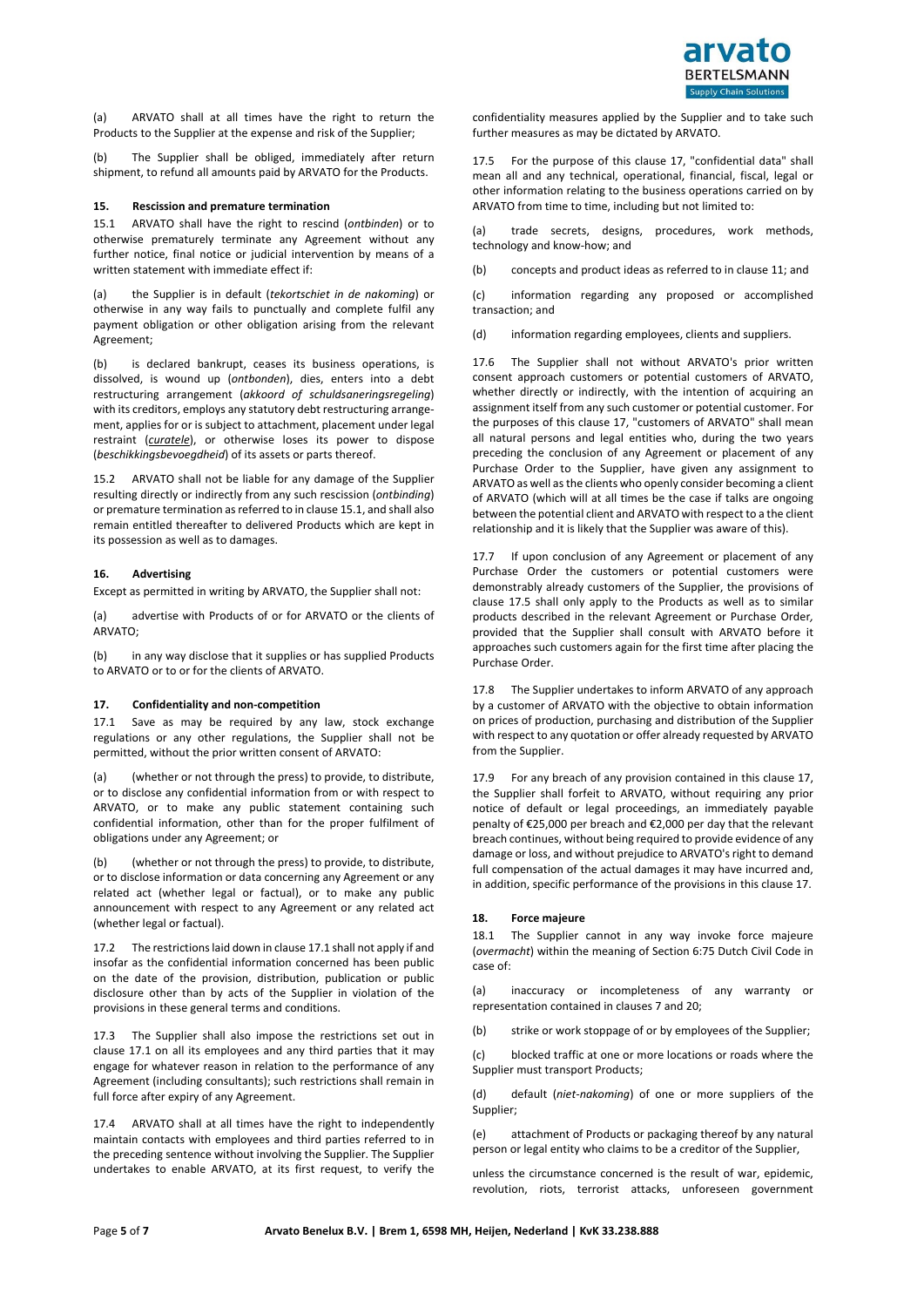

measures regarding the Products concerned, natural disaster or fire with demonstrable implications for the Supplier.

18.2 The Supplier shall at all times immediately notify ARVATO of any force majeure event that has occurred for the Supplier.

If any force majeure event of the Supplier continues for more than ten (10) Working Days after the occurrence thereof, ARVATO shall have the right to immediately rescind any Agreement whose performance is prevented by the relevant force majeure event. The provisions of clause 15 shall apply mutatis mutandis to such rescission.

### **19. Taxes and social security contributions**

19.1 The Supplier shall at all times be responsible for the fulfilment of its payment obligations and other obligations arising from the tax and social security legislation that it is subject to.

19.2 If ARVATO so requests, the Supplier shall be obliged to immediately:

(a) sufficiently demonstrate, inter alia by means of an auditor's report, that it has taken care of the payment of value added tax, income tax, social security contributions and employee insurance contributions payable by it;

(b) open an escrow account (blocked account) whose balance shall serve as security for the payment of the taxes and contributions referred to in paragraph (a) of this clause 19.2, and enable ARVATO to use the relevant account for payments.

19.2 The Supplier shall indemnify ARVATO against all and any liability concerning payment obligations and other obligations of the Supplier arising from tax and social security legislation.

19.3 ARVATO shall have the right, without being obliged to compensate the Supplier in any way, to terminate the Agreement with immediate effect and without judicial intervention, if the Supplier or any third party that it has engaged is in arrears in the payment of value added tax, payroll tax, social security contributions and employee insurance contributions, without prejudice to any other rights and claims of ARVATO, in particular entitlements to compensation.

19.4 Notwithstanding the provisions of clauses 19.1 through 19.4, ARVATO shall at all times be authorised to withhold all amounts payable by the Supplier in respect of value added tax, payroll tax, social security contributions or employee insurance contributions, as well as any charged interest and penalties, from payments to the Supplier, and to pay these directly on behalf of the Supplier to the competent tax authorities or social security agencies; in such cases, payment of the relevant amounts shall discharge ARVATO of its payment obligations relating thereto towards the Supplier.

# **20. Data protection**

20.1 The Supplier acknowledges and agrees that the performance of Agreements will entail the provision by ARVATO of personal data in respect of its employees, clients, other suppliers and other third parties. By entering into an Agreement, the Supplier irrevocably and unconditionally undertakes to use all personal data it receives from ARVATO in connection therewith exclusively for the purpose of proper fulfilment of obligations under the relevant Agreement. As and when requested by ARVATO, the Supplier shall cooperate fully with fulfilment by ARVATO of any its obligations under any regulations concerning the protection of personal data (including but not limited to the General Data Protection Regulation).

20.2 The Supplier warrants and represents:

(a) that it has taken all appropriate technical and organisational measures to secure all personal data received from ARVATO against loss and unlawful processing;

(b) that any processing of personal data received from ARVATO shall at all times fully comply with all relevant applicable legislation (including but not limited to the General Data Protection Regulation), and in particular that it shall immediately notify ARVATO of any each data breach discovered during such processing.

20.3 Except in case of wilful misconduct or gross negligence on the part of ARVATO, the Supplier shall be obliged to indemnify ARVATO against all and any third party claims (including but not limited to the Dutch Data Protection Authority (*Autoriteit persoonsgegevens*)) which might be submitted or made due to any processing of personal data in breach of relevant applicable legislation (including but not limited to the General Data Protection Regulation).

20.4 When requested by ARVATO, the Supplier shall be obliged to enter into a data processing agreement with ARVATO the provisions of which are materially identical to those of the template used by ARVATO from time to time.

#### **21. General**

21.1 If one or more provisions of any Agreement (including, without limitation, any provisions of these general terms and conditions) are or become void, legally invalid or unenforceable, the relevant provisions shall be deemed to have been automatically removed from the relevant Agreement and the remainder of the relevant Agreement shall continue in effect, unless ARVATO notifies the Supplier after discovery of the nullity or invalidity within a reasonable time not to appreciate any correction or adjustment of the Agreement; in the absence of such notice, ARVATO and the Supplier shall negotiate alternative arrangements replacing the relevant provisions for provisions that are legally valid and enforceable and implement the economic purpose of the removed provision to the greatest extent possible.

21.2 ARVATO reserves the right to revise or supplement these general terms and conditions from time to time.

# **22. Socially responsible business practice**

22.1 During the performance or fulfilment of any Agreement or Purchase Order, the Supplier shall be obliged to comply with all applicable national and international legislation (including but not limited to laws, treaties and regulations regarding health and safety at work, employee protection and environmental protection).

22.2 Without prejudice to clauses 22.1 and 22.4, the Supplier shall be obliged to comply with the latest version of the Bertelsmann Supplier Code of Conduct of Bertelsmann SE & Co KGaA which is available on the websit[e www.bertelsmann.com.](http://www.bertelsmann.com/)

If ARVATO establishes that the Supplier has not acted in accordance with the Bertelsmann Supplier Code of Conduct of Bertelsmann SE & Co KGaA, ARVATO will report this in writing to the Supplier and provide guidance with respect to the adjustments that must be made in order to comply with the Bertelsmann Supplier Code of Conduct of Bertelsmann SE & Co KGaA, all within a time frame to be jointly agreed.

22.4 Without prejudice to clauses 22.1 and 22.2, the Supplier represents and warrants to ARVATO, in the knowledge that ARVATO relies upon the accuracy of each of such statements in entering into any Agreement and that they form the basis of each Agreement, that the following statements are and remain true and accurate in all respects during the continuation of each Agreement:

(a) any and all of the Supplier's activities as well as its employment of any of its staff comply with:

- the Dutch Minimum Mages and Minimum Holiday Pay Act (*Wet minimumloon en minimumvakantiebijslag*);
- the Dutch Aliens Employment Act (*Wet arbeid vreemdelingen*); - the Dutch Working Conditions Act (*Arbeidsomstandighedenwet*);
- the Dutch Working Hours Act (*Arbeidstijdenwet*);